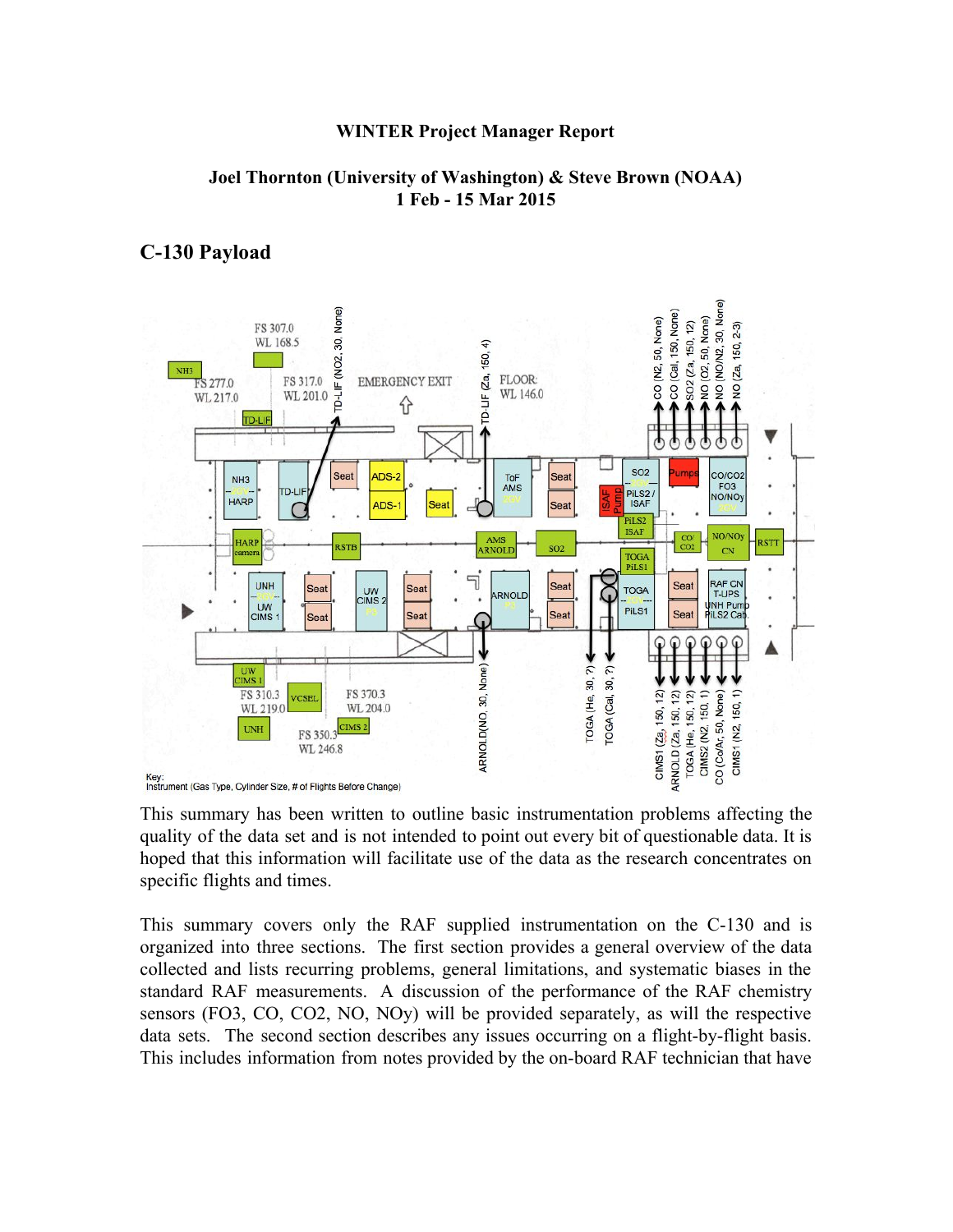to do with the quality of the data collected. The third section is a list and description of variables found in the quality controlled netcdf data files.

# **General Data Discussion**

RAF staff have reviewed the data set for instrumentation problems. When an instrument has been found to be malfunctioning, specific time intervals are noted. In those instances the bad data intervals have been filled in the netCDF data files with the missing data code of 32767. In some cases a system will be out for an entire flight.

**1. Position Data.** A Novatel Global Positioning System was used for accurate position references during the program. The Novatel System data were good at all times on all flights, except for 4 seconds on RF09. The data have better than 1 meter estimated standard deviation for latitude and longitude, and better than 2 meter estimated standard deviation in altitude. In addition, a blended positional data set is derived from GPS and IRS position to yield a best position (LATC, LONC) that generally removes the GPS spikes.

**2. Three Dimensional Wind Measurements**. The wind data for this project were derived from measurements taken with the radome wind gust package. As is normally the case with all wind gust systems, the ambient wind calculations can be adversely affected by either sharp changes in the aircraft's flight attitude or excessive drift in the onboard inertial reference system (IRS). Turns, or more importantly, climbing turns are particularly disruptive to this type of measurement technique. Wind data reported for these conditions should be used with caution. A special set of in-flight calibration maneuvers were conducted on WINTER flights TF01 and RF13 to aid in the performance analysis of the wind measurements.

Both the GPS corrected and basic uncorrected values are included in the final data set for the purpose of data quality review. RAF strongly recommends that the GPS corrected inertial winds be used for all research efforts (WSC, WDC, UXC, VYC, WIC, UIC, VIC).

**3. Pressure Measurements.** The C-130 has two independent sets of pressure measurements each consisting of a Paroscientific static pressure system and a pitot tube to measure dynamic pressure. For WINTER, the combination of QCFR (QCFRC) and PSFRD (PSFC) were shown to be more accurate and should be used by anyone requiring pressure information.

**4. Ambient Temperature Data**. Temperature measurements were made using the standard HARCO heated (ATH1, ATH2) temperature sensors. A fast-response, unheated temperature probe was not included due to the risk of potential icing conditions. Both sensors generally tracked well when compared to each other. ATH2 was chosen as the reference temperature value (ATX) for the project due to some short outages in ATH1.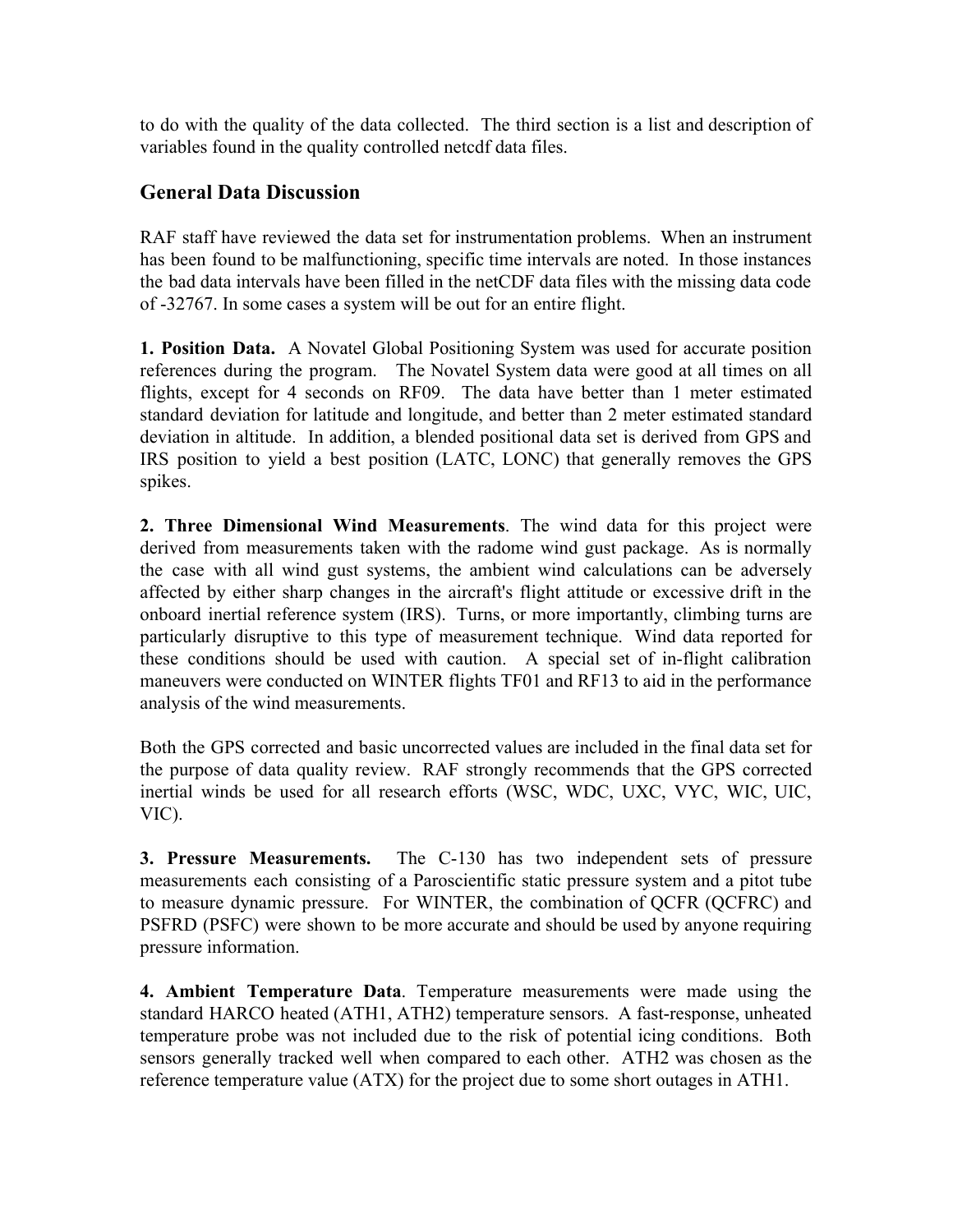**5. Humidity Data**. Humidity measurements were made using two collocated thermoelectric dew point sensors (DP\_DPB and DP\_DPT) and the VCSEL hygrometer (DP\_VXL). In general, DP\_DPT had a slower response and tended to oscillate, sometimes as much as 5 C, and was typically 0.5 to 1 C colder than DP\_DPB. Several flights exhibited unphysical oscillations in the dewpoint values from the thermoelectric sensors due to overshooting of the sensors on C-130 climbs and descents that were much more suppressed in the VCSEL measurements. Because of this DP\_VXL was used as the reference humidity sensor (DPXC), except on flight RF06 because of bad data (noted below). For that flight DP\_DPB is the reference humidity sensor.

**6. Radiometric Temperature Data**. Heimann radiometric sensors were used to remotely measure surface/cloud top temperature (RSTB & RSTB1) and sky/cloud base temperature (RSTT). RSTB and RSTB1 are of good quality. RSTT should be used with caution as it is often pegged at  $-56$  C, the lower limit of the sensor. It is unknown whether the clear, dry sky was often radiometrically colder than the sensor limit or if there were problems due to the sensor not being heated.

**7. Altitude Data**. The altitude of the aircraft was measured in several ways. A pressure based altitude (PALT, PALTF) is derived from the static pressure using the hydrostatic equation and normally using the U.S. Standard Atmosphere, which assumes a constant surface pressure of 1013mb and a mean surface temperature of 288.15 K. The GPS positioning system also provides an altitude readout (GGALT). This output normally provides a fairly accurate MSL altitude based on an ellipsoid model of the Earth (WGS-84). Data from the radar altimeter  $(HGM232)$  is also included. These data can be noisy in places but give the best estimate of the aircraft's height actual above the ground.

**8. Liquid Water Content Data**. One hot wire liquid water sensor (King Probe: PLWCC) was mounted on the C130 for the program. Liquid water content is also derived from the concentration and size distributions measured by the CDP cloud probe. The presence of super-cooled liquid water can be monitored using the Rosemount Icing Rate Detector (RICE). This is a qualitative measurement output in Vdc.

**9. CN Concentration Data**. The calculation of CN sized aerosol particle concentrations (CONCN) is dependent upon total particle counts (CNTS) and the measurement of sample flow (FCN, FCNC). CN ran very well this project, with no instrument failures. The length of sample tubing between the external inlet and the CN counter induces a time lag in the instrument response to changes in particle concentration. Measured total flow, and comparisons with the wing-mounted PCASP  $&$  UHSAS, indicate the CN counter lags by  $4 +/- 1$  seconds, and a constant 4 second correction has been applied to the CN data. Two factors contribute to the uncertainty in this time lag. First, the sample flow rate varies slightly with ambient pressure and other state parameters. More importantly, CONCN and CONCP or CONCU are not highly correlated in general due to combined effects of their very different size ranges plus variability in the ambient aerosol size distribution, and at times they are even anticorrelated. For WINTER new flow calibrations were applied that improve these measurements.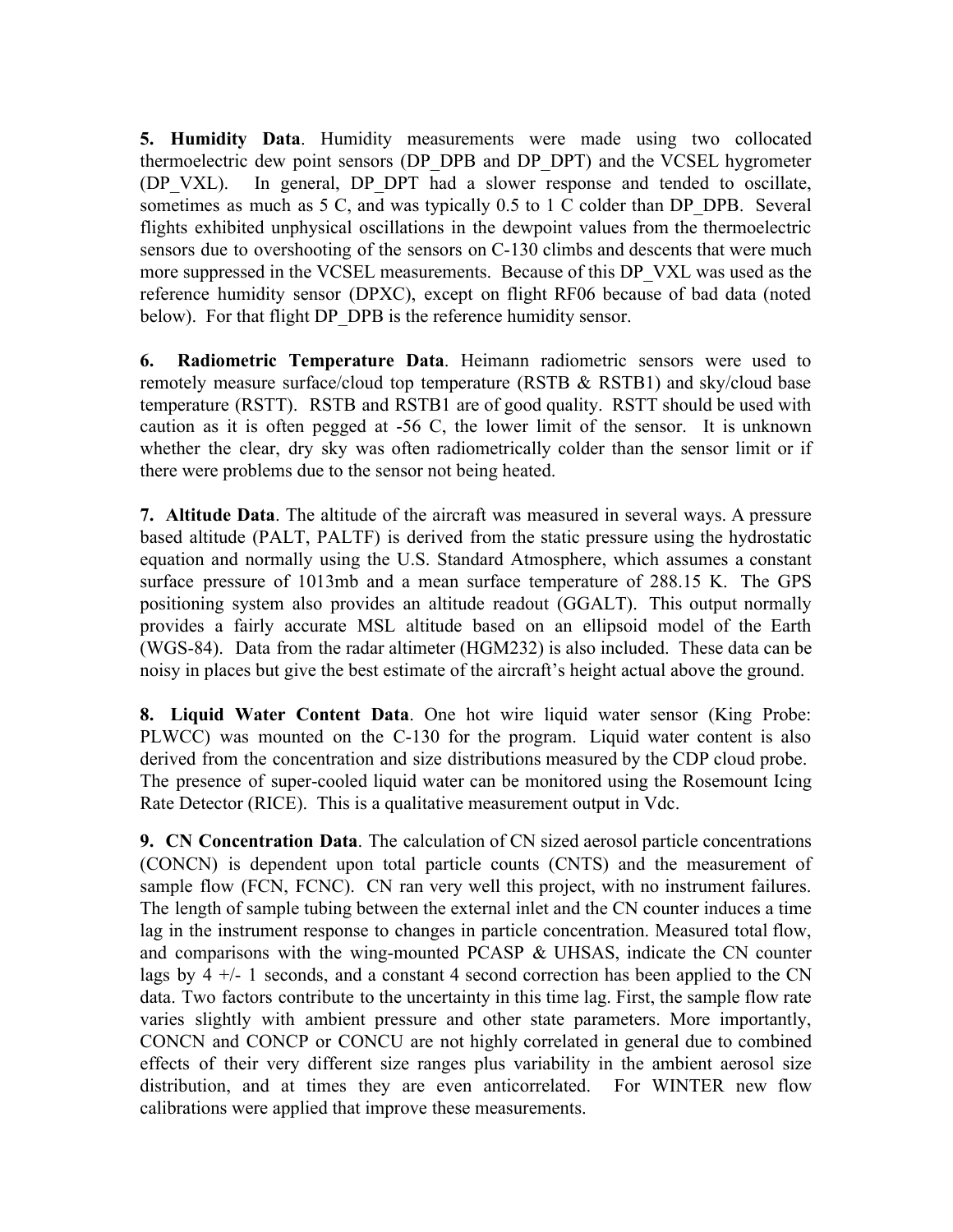**10. Aerosol & Cloud Droplet Sizing Data**. Four PMS 1D particle probes (SPP300, PCASP, UHSAS, CDP) and one 2D cloud probe were used on the project. The C130 flew through very few clouds during WINTER, so size histograms from the cloud probes are understandably sparse.

**SPP300** (FSSP) -- The FSSP was removed after RF03 and sent to DMT for repairs. It was reinstalled for RF08 and provided good data for the rest of the project.

**PCASP** -- PCASP had numerous failures that required a power cycle to correct. It is not known whether the issue was in serial communication with ADS or the probe's internal operation.

**UHSAS** -- UHSAS failed during the second test flight and was sent to DMT for repairs. It returned to service for RF03, but flew with the wrong configuration file for two flights successfully in RF03 but not RF04. UHSAS had many failures of the serial link to its control laptop and cabin DSM, leading to considerable data loss. In addition, there were episodes of laser instability when ramp temperatures were unusually low, likely due to an inability to raise the temperature of the optical block once the anti-icing 28V finally came on at takeoff. This problem occurred to varying degrees from RF04 through RF08. Because noise frequently appeared in small-diameter bins, the first eight channels of the histograms are omitted, and channel 9 (75 nm) is the first valid channel.

**CDP** -- There were no problems with this probe during the project.

**2DC** -- There were no problems with this probe during the project.

**11. Camera Images.** Forward facing camera images are available for all flights. Six flights (RF05 - RF10) took place at night. For these flights the cameras were still turned on in order to pick up city lights for help in diagnosing when the C130 was flying over urban areas.

Please note that virtually all measurements made on the aircraft require some sort of airspeed correction or the systems simply do not become active while the aircraft remains on the ground. None of the data collected while the aircraft is on the ground should be considered as valid.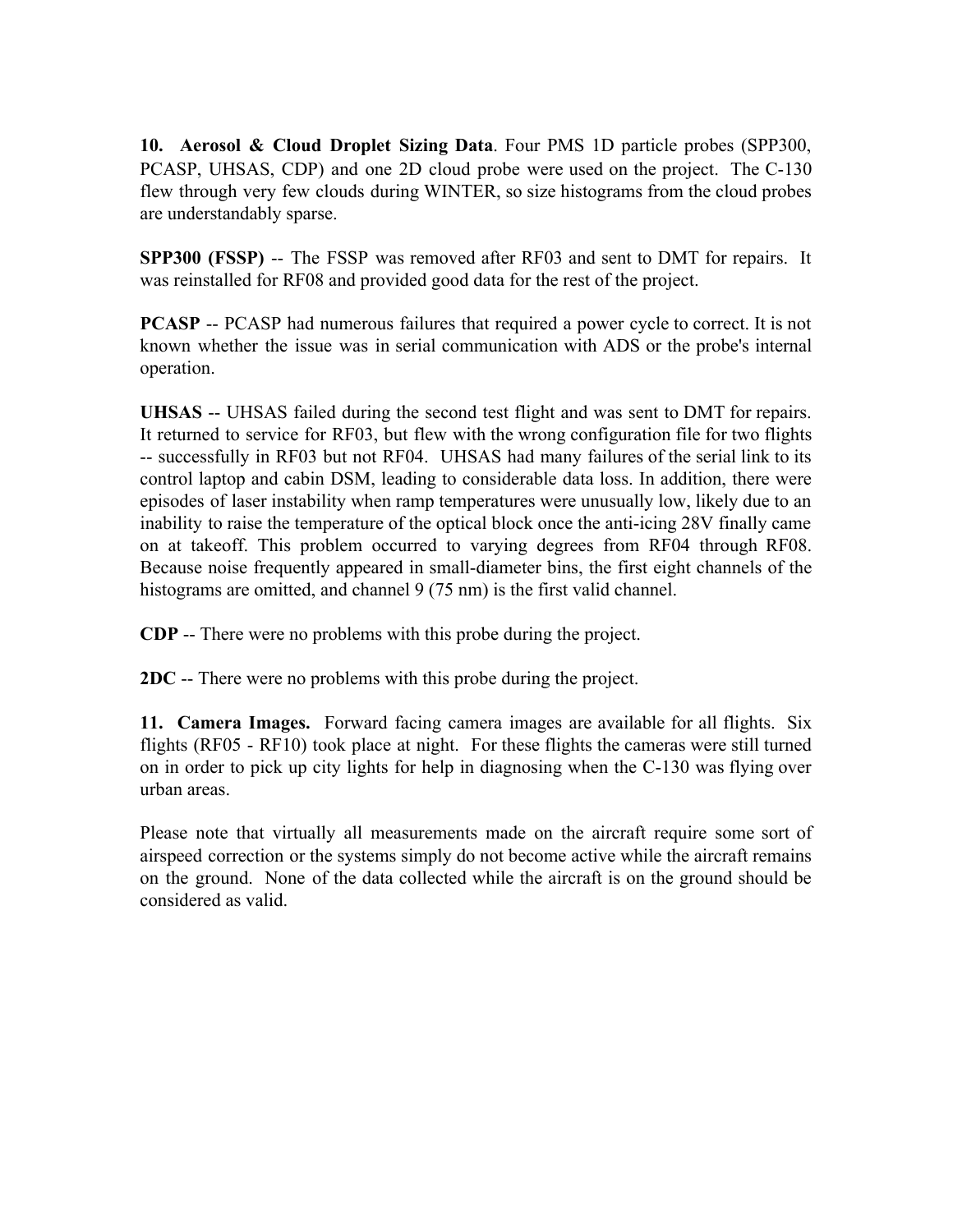# **Individual Flight Summary**

All times are UTC.

# **RF01**

UHSAS was being repaired and did not fly.

PCASP required two power cycles to correct a data sync problem with its DSM. These outages occurred at 0047 - 0050 and 0112 - 0115.

# **RF02**

An anomaly in ADIFR occurs between 1815 and 1826 associated with a climb out of the boundary layer and a descent to near the surface. All variables dependent on ADIFR should not be used during this time period and include ATTACK, WIC, WDC, WSC, QCX, PSX, and TASX.

A similar anomaly occurs between 2244 and 2314 associated with pitch variations. The same variables should not be used during this time period either.

VCSEL had a delayed mode change that resulted in bad data. The outage occurred at 1654 1708.

UHSAS was being repaired and did not fly.

PCASP required a power cycle with an outage at 1718 - 1736.

# **RF03**

VCSEL had a bad laser temp control and peak position drift that resulted in an outage at  $0226 - 0235$ .

PCASP required a power cycle which was delayed due to research requirements. The outage was at 0037 - 0153.

During the power cycle all power was lost to probes on the left side, with multiple restarts required to get them back up. The 2DC, FSSP, and CDP were out at 0153 - 0212.

# **RF04**

UHSAS flew with the wrong configuration file, and incorrect laser settings caused optical instability. There is no valid data for this flight as a result.

PCASP required four power cycles. Data outages are at 2035 - 2039, 2243 - 2249, 0029 -0031, and 0236 - 0238.

FSSP was being repaired and did not fly.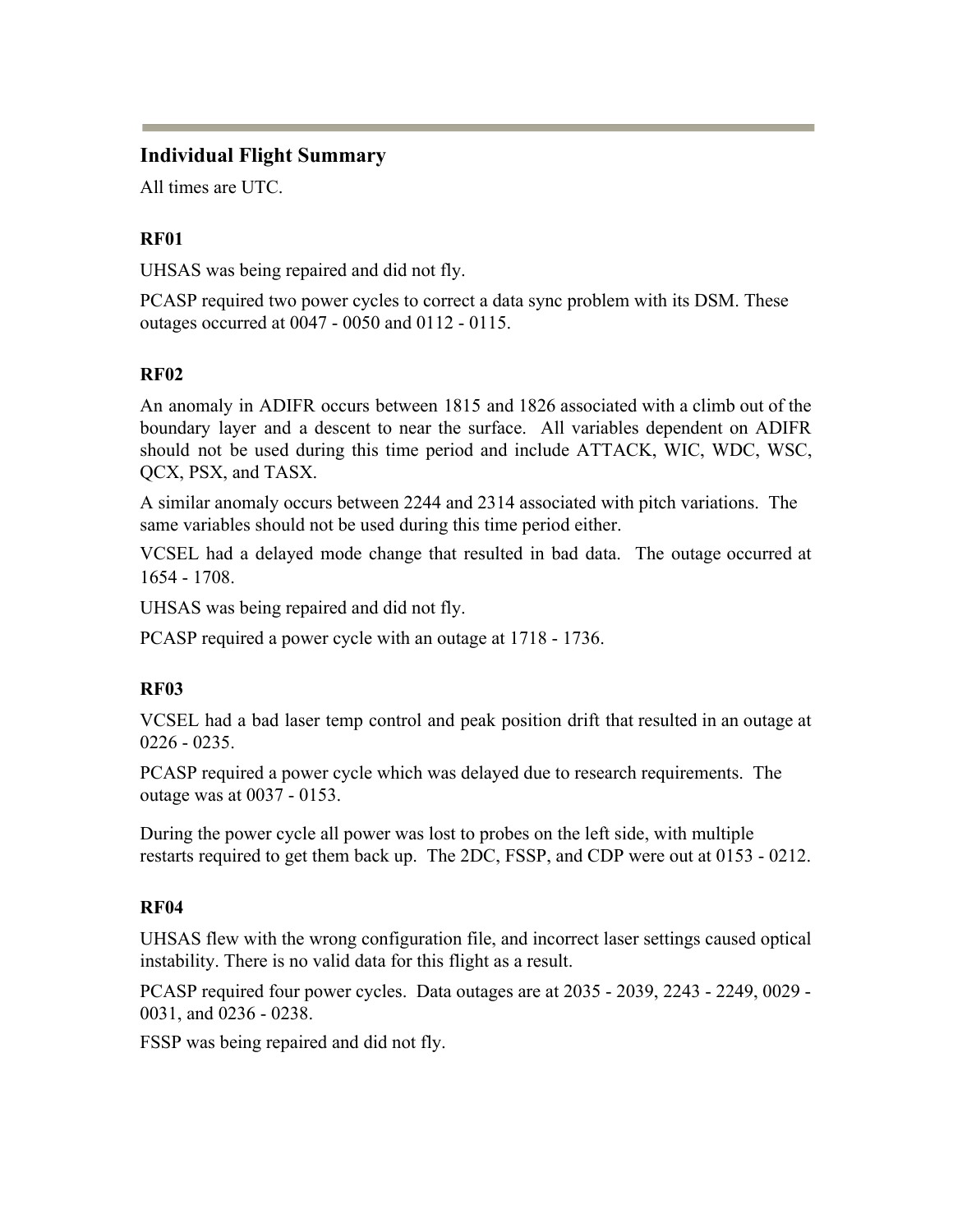### **RF05**

VCSEL had a bad laser temp control and peak position drift that resulted in two outages at  $0625 - 0633$  and  $0849 - 0853$ .

UHSAS laser was unstable for the entire flight. No valid data were obtained.

FSSP was being repaired and did not fly.

### **RF06**

DP\_DPB and DP\_DPT had invalid values from startup until they recovered at 0421 and were good for the rest of the flight.

VCSEL was missing ATX data 0814 1021. VCSEL depends on ATX in flight and therefore has no valid data for the same time period. DPXC is set to DP\_DBP for this flight because the chilled mirror dewpointers were missing during the ferry and not the research portion of the flight.

QCR and QCRC are bad at 1108 1113. This affected downstream variables such as TASR and MACHR.

UHSAS had laser instability from startup until 0427, with no valid data during this time. FSSP was being repaired and did not fly.

### **RF07**

PCASP required three power cycles, with data outages 0506 - 0513, 0547 - 0601, and 0816 0827.

UHSAS had a period of laser instability with no valid data at 0512 - 0534. The PCASP restarts also caused brief outages at 0601 - 0602, 0827 - 0828, and 0830 - 0832.

FSSP was being repaired and did not fly.

# **RF08**

VCSEL was bad on startup and has invalid data from the beginning of the flight until 0903.

UHSAS has no valid data from the beginning of the flight until 1001 due to optical instability.

PCASP had data sync failures requiring power cycling causing outages at 0916 - 0954 and 1132 - 1133.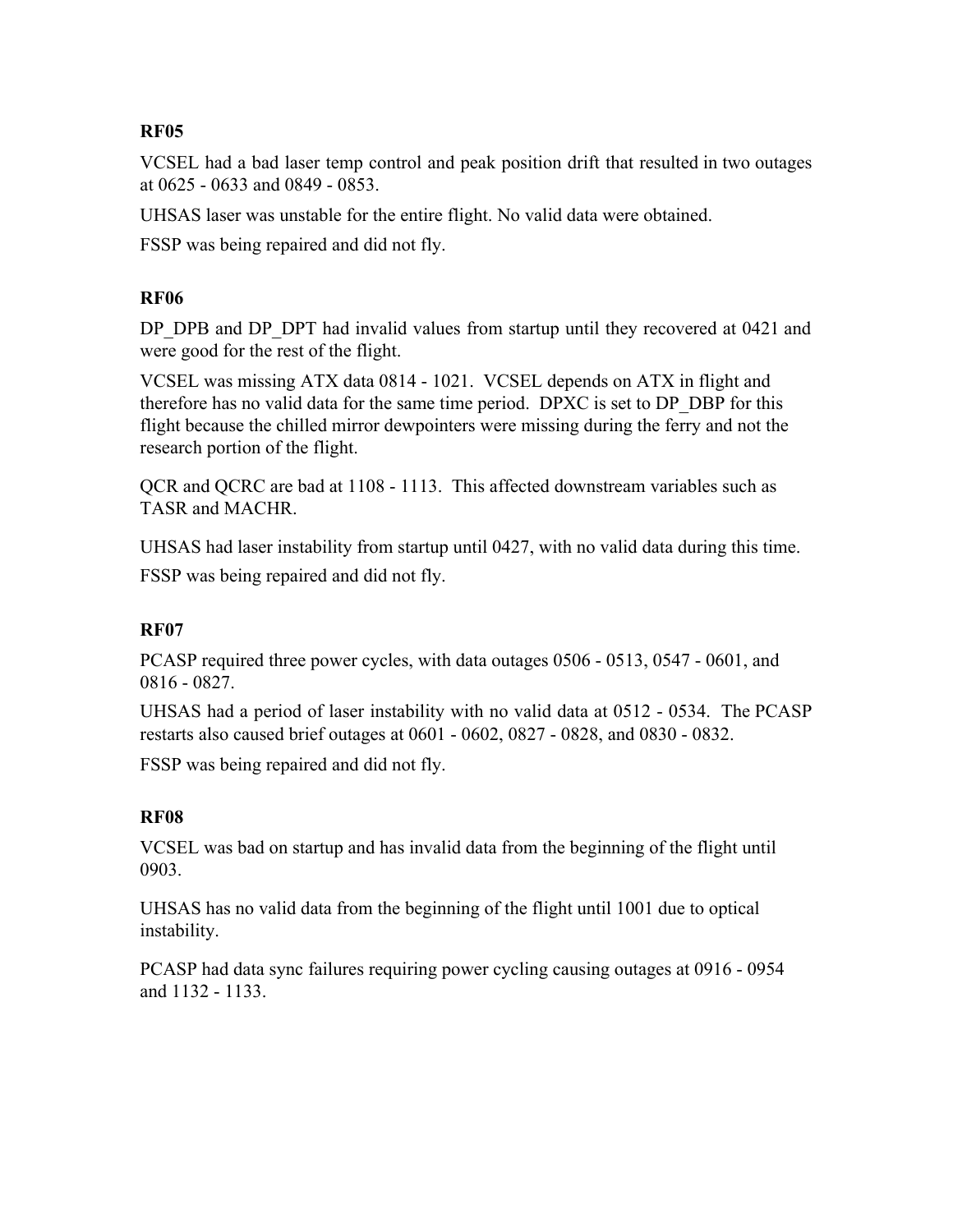### **RF09**

A four second GPS dropout caused outages in GGLAT, GGLON, and GGALT at 100756 100800.

VCSEL was missing ATX data  $0614 - 0618$  and  $0620 - 0622$ , and ATH1 (used as ATX during the project) was bad 1250 - 1325. VCSEL depends on ATX in flight and therefore has no valid data for the same time periods.

UHSAS lost serial communication with the control laptop and the cabin DSM following power switch, and connection could not be established until return approach. There are no valid data for this flight.

### **RF10**

VCSEL had a bad startup sequence resulting in lost data from the beginning of the flight until 0408.

UHSAS had several serial communication failures during the flight and has no data at 0403 - 0426, 0638 - 0639, 0649 - 0650, 0719 - 0720, 0912 - 0956, 1015 - 1023, and 1034  $-1036.$ 

PCASP had two failures requiring power cycling and has no data at 0415 - 0425 and 0717 0756.

A number of variables are missing at  $0415 - 0425$  due to a DSM problem requiring a reboot. The variables impacted are QCF, ATTACK, PSFDC, DP\_DPB, and all data from the INS (LAT, LON, VEW, VNS, ALT, VSPD, PITCH, ROLL, THDG, IWS, IWD).

### **RF11**

UHSAS had multiple serial communication failures this flight with data outages at 1819 1820, 1822 - 1827, 1938 - 1942, 1944 - 1959, 2008 - 2019, 2022 - 2027, 2036 - 2154, 2207 - 2211, 2223 - 2224, 2237 - 2243, and 0037 - 0055.

PCASP had many data sync failures this flight. A total of about 1.5 hours of data were lost. The largest outages are at 1826 - 1834, 1855 - 1903, 1950 - 2107 (intermittently up), and 2155 - 2202.

### **RF12**

DP\_DPT and DP\_DPB are bad from the beginning of the flight until 1414.

UHSAS had serial communication failures for much of the flight, although data were recorded intermittently at 1455 - 1543 and 1955 - 2058.

PCASP had a few data sync problems this flight, but data loss was limited to about 10 minutes total.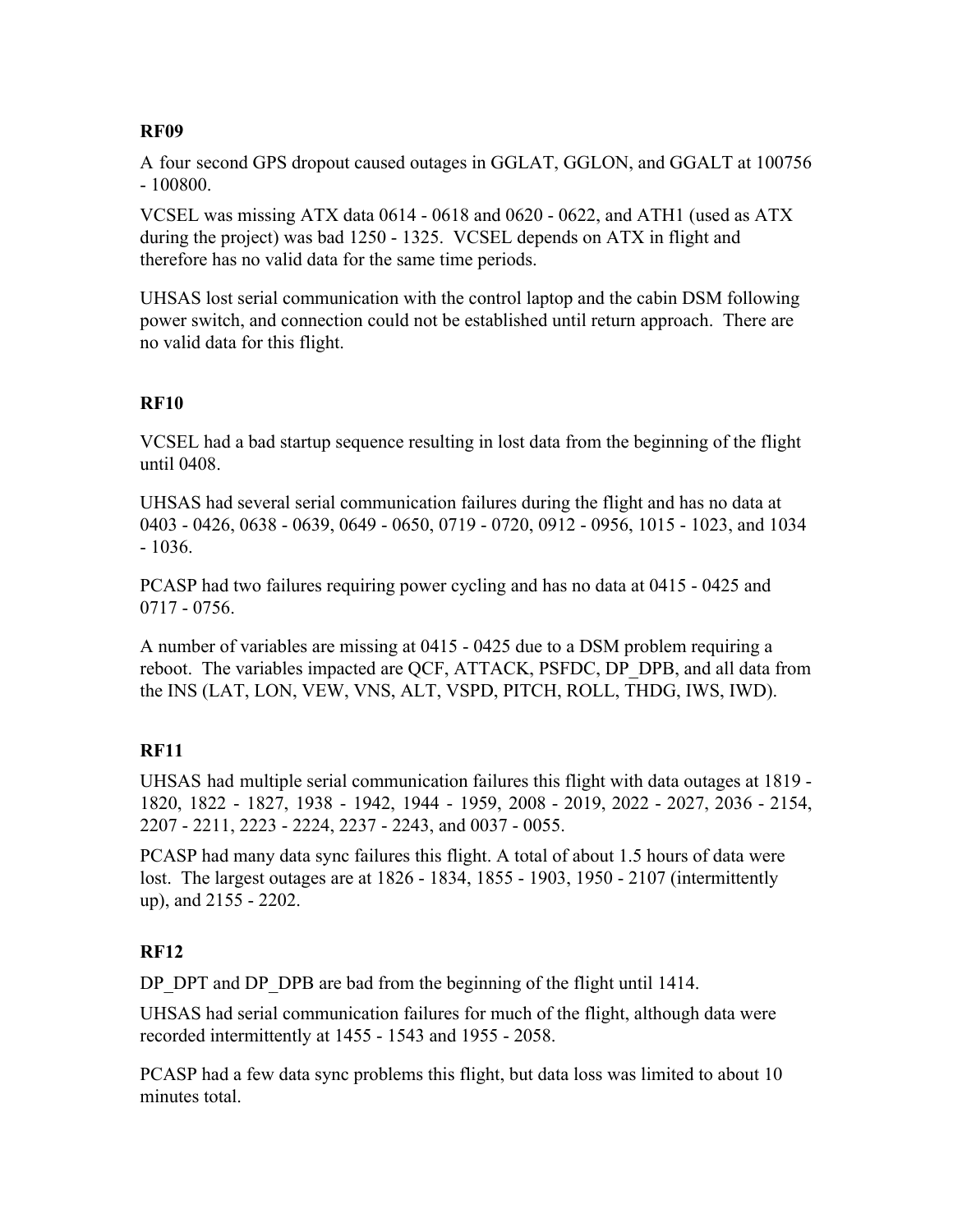# **RF13**

VCSEL had a laser light blockage resulting in bad data at 1753 - 1757.

PSFRD goes bad temporarily at 1650 and 1756. Because this is the reference pressure PSX and PSXC are impacted. These and any dependent measurements should be used with care at these times.

UHSAS serial communication failed for approximately the first half of flight, with no data recorded from takeoff until 1626. Data are good after that.

PCASP data sync failures led to lost data at 1259 - 1320 and 1329 - 1332.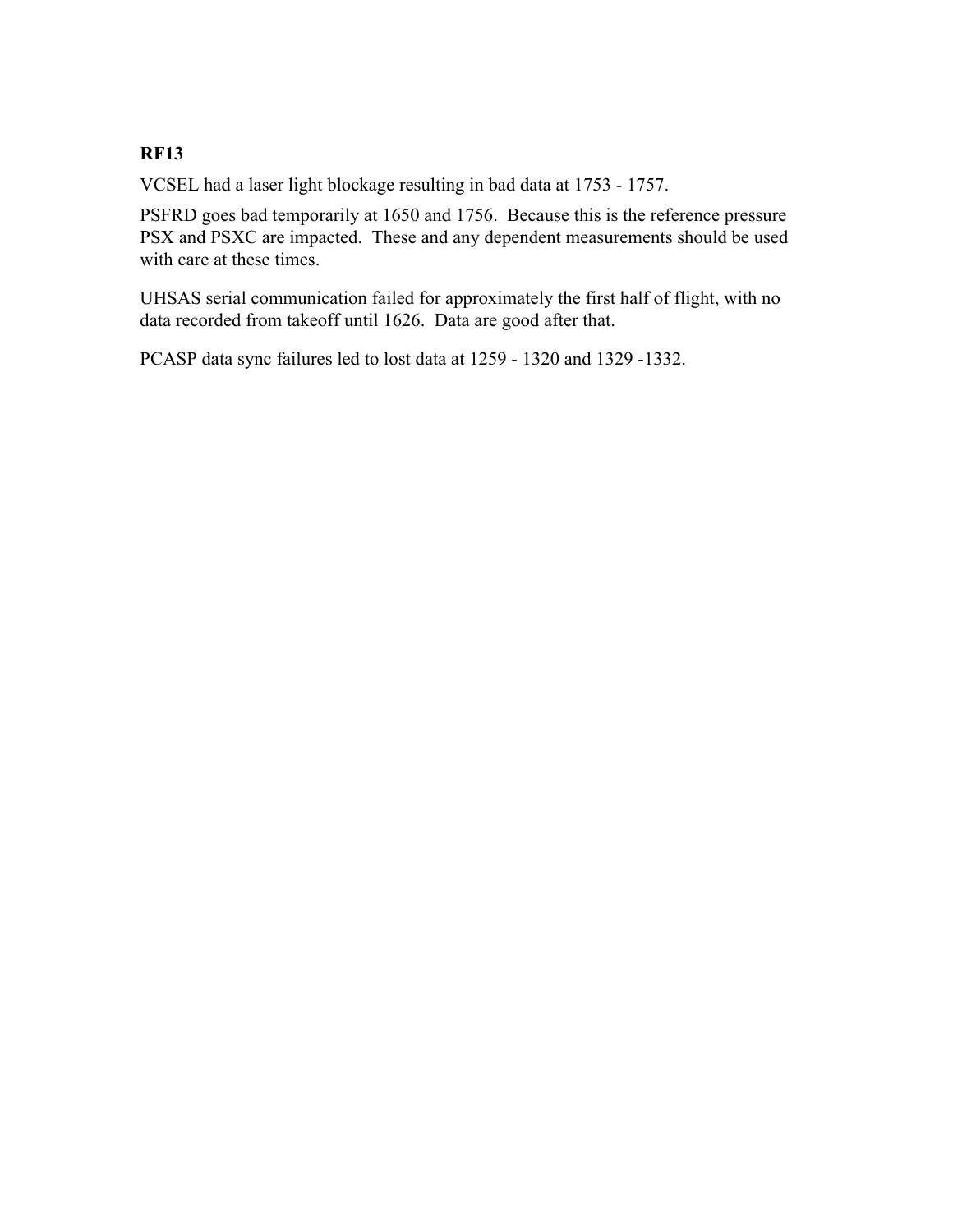### **Variable List**

#### **RAF Reference Parameters**

Reference Ambient Temperature (C) - ATX Reference Recovery Temperature (C) – RTX Reference Dew Point Temperature (C) - DPXC Reference Ambient Saturation Vapor Pressure (mb) EWX Reference Ambient Static Pressure, Corrected (mb) – PSXC Reference Ambient Static Pressure (mb) - PSX Reference Corrected Dynamic Pressure (mb) - QCXC Reference Raw Dynamic Pressure (mb) - QCX Reference True Air Speed (m/s) – TASX Reference Mach Number - MACHX Reference Attack Angle ATTACK GPS Corrected Inertial Latitude (deg) LATC GPS Corrected Inertial Longitude (deg) LONC GPS Corrected Horizontal Wind Speed (m/s) - WSC GPS Corrected Horizontal Wind Direction (deg) - WDC GPS Corrected Wind Vector, East Component (m/s) - UIC GPS Corrected Wind Vector, North Component (m/s) - VIC GPS Corrected Wind Vector, Longitudinal Component (m/s) - UXC GPS Corrected Wind Vector, Latitudinal Component (m/s) - VYC GPS Corrected Wind Vector, Vertical Gust Component (m/s) - WIC GPS Corrected IRS Ground Speed Vector, East Comp,  $(m/s)$  - VEWC GPS Corrected IRS Ground Speed Vector, North Comp,  $(m/s)$  - VNSC

#### **RAF Standard Parameters**

GPS Altitude : MSL (m) GGALT GPS Latitude (deg) - GGLAT GPS Longitude (deg) – GGLON Corrected Static Pressure (digital) Fuselage (mb) PSFDC Corrected Static Pressure (digital) Fuselage (mb) PSFC Cabin Pressure (mb) - PCAB Ambient Temperature: HARCO Heated, Fuselage (C) - ATH1 Ambient Temperature: HARCO Heated, Fuselage (C) - ATH2 Corrected Dew Point Temperature, VCSEL (C) - DP\_VXL Corrected Dew Point Temperature, Top Fuselage  $(C)$  – DP\_DPT Corrected Dew Point Temperature, Bot Fuselage  $(C)$  – DP\_DPB Pressure Altitude : MSL (m) - PALT Pressure Altitude : MSL (ft) - PALTF Radar Altitude : AGL (ft) - HGM232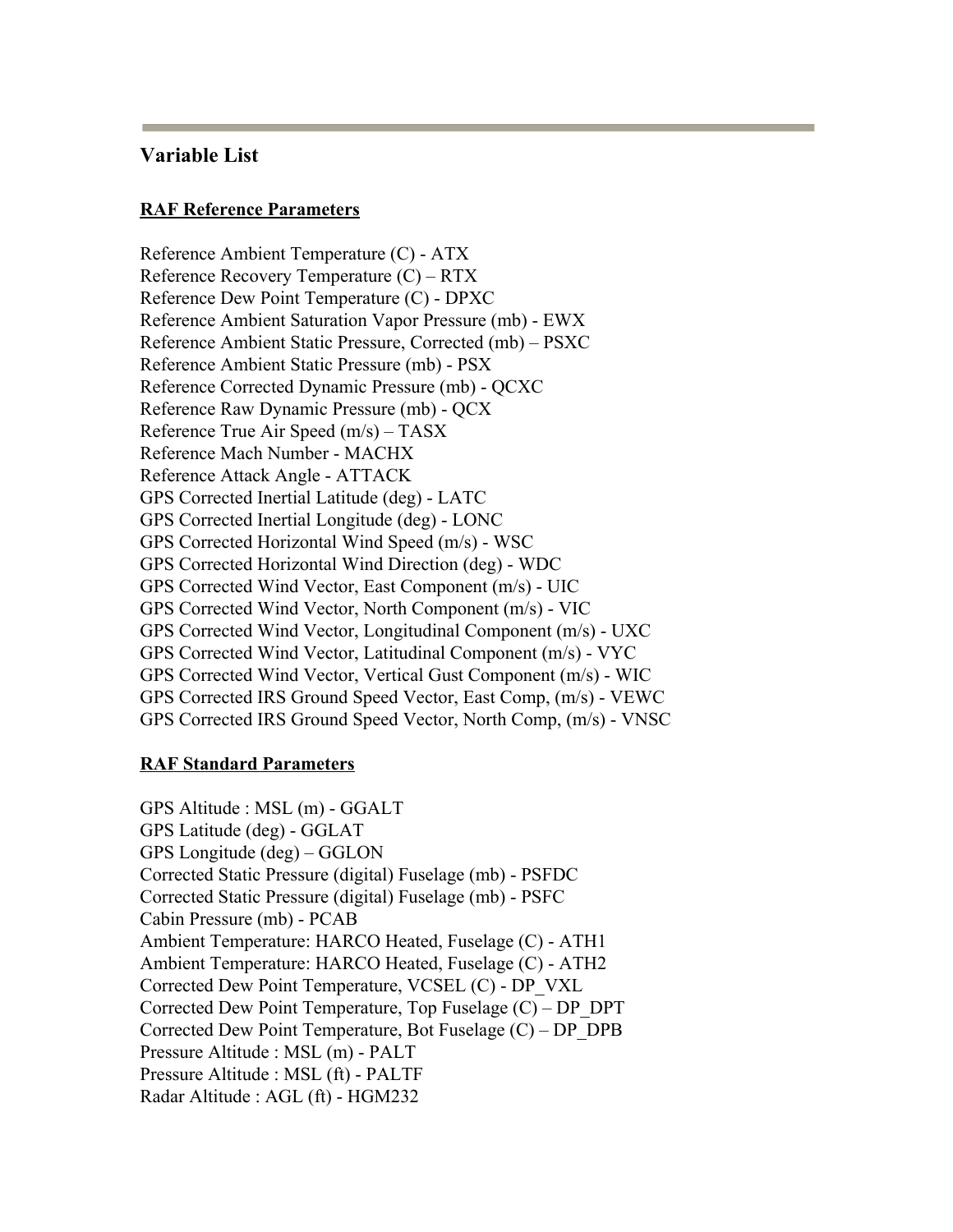Potential Temperature  $(K)$  - THETA Equivalent Potential Temperature (K) – THETAE Pseudo-Adiabatic Potential Temperature  $(K)$  - THETAP Virtual Potential Temperature (K) – THETAV Wet Equivalent Potential Temperature  $(K)$  - THETAQ Absolute Humidity,  $Top (g/m<sup>3</sup>)$  - RHODT

Relative Humidity, Reference (%) - RHUM Mixing Ratio, Reference (g/kg) – MR Saturation Vapor Pressure, VCSEL (mb) – EW\_VXL Saturation Vapor Pressure, Chilled Mirror (mb) – EW\_DPT Saturation Vapor Pressure, Chilled Mirror (mb) – EW\_DPB

Radiometric Surface Temperature - RSTB Radiometric Surface Temperature-2 - RSTB1 Radiometric Sky/Cloud Base Temperature - RSTT

TSI CN Particle Concentration  $(n/cm<sup>3</sup>)$  – CONCN 2DC Cloud Particle Concentration (n/cm<sup>3</sup>) – CONC1DC\_LPB 2DC Cloud Particle Concentration  $100 \mu m$  and larger  $(n/cm<sup>3</sup>) - CONC1DC100\_LPB$ 2DC Cloud Particle Concentration  $150 \mu m$  and larger  $(n/cm<sup>3</sup>) - CONC1DC150$ <sub>LPB</sub>

PCASP/200 Aerosol Particle Concentration (n/cm<sup>3</sup>) - CONCP\_RPT FSSP/100 Particle Concentration (n/cm<sup>3</sup>) - CONCF\_LPT CDP Cloud Particle Concentration (n/cm<sup>3</sup>) - CONCD\_LPC UHSAS Aerosol Particle Concentration (n/cm<sup>3</sup>) - CONCU\_RPC UHSAS Aerosol Particle Concentration  $100 \mu m$  and larger (n/cm<sup>3</sup>) - CONCU100\_RPC UHSAS Aerosol Particle Concentration 500  $\mu$ m and larger (n/cm<sup>3</sup>) - CONCU500\_RPC

2DC Mean Particle Diameter  $(\mu m)$  – DBAR1DC LPB  $PCASP/200$  Mean Particle Diameter ( $\mu$ m) - DBARP\_RPT FSSP/100 Mean Particle Diameter  $(\mu m)$  - DBARF\_LPT CDP Mean Particle Diameter  $(\mu m)$  - DBARD LPC UHSAS Mean Particle Diameter  $(\mu m)$  - DBARU RPC

King Probe Liquid Water Content  $(g/m<sup>3</sup>)$  - PLWCC CDP Water/Ice Content (g/m<sup>3</sup>) - PLWCD\_LPC FSSP/100 Liquid Water Content (g/m<sup>3</sup>) - PLWCF\_LPT Icing Rate (Vdc) - RICE

Aircraft True Heading (deg) - THDG Aircraft Roll Attitude Angle (deg) - ROLL Aircraft Pitch Attitude Angle (deg) PITCH

GPS Ground Speed Vector, East Comp (m/s) - GGVEW